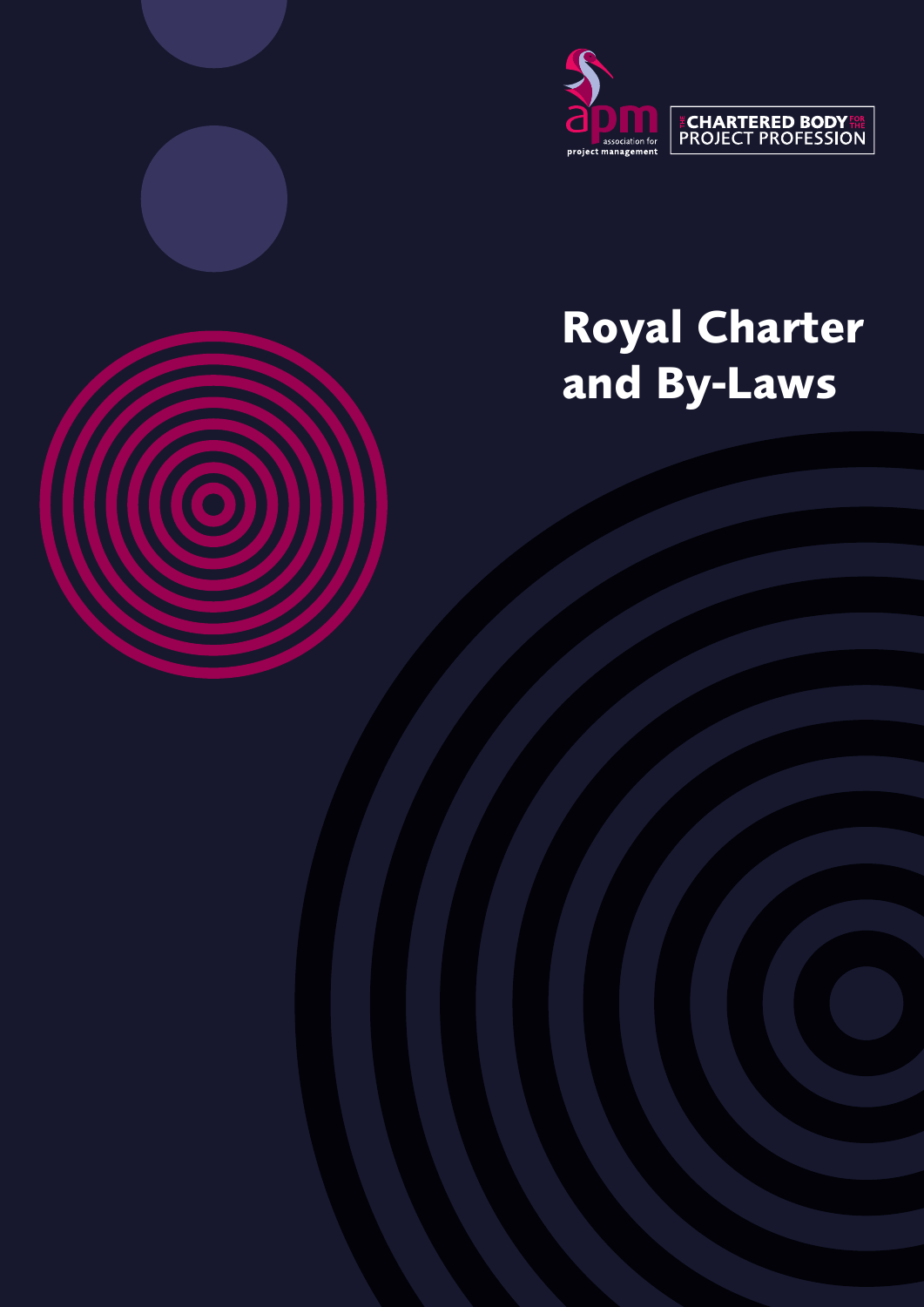# **About APM**

In our changing world, project professionals are at the forefront of delivering change and the environment for delivery is becoming ever more complex. The project profession needs to be better understood, to have consistent standards and to set the highest bar.

We're APM: Association for Project Management. We're the only chartered membership organisation representing the project profession in the world. We set the standards for the profession and raise its profile. We're a registered charity, delivering learning opportunities and developing qualifications, conducting research and providing resources. We run events, share best practice and give the project management community – individuals, our volunteers and corporate partners – the opportunity to connect and collaborate.

We know that better project delivery is about achieving your desired outcome. We believe that's about more than process alone. When doing so will make a difference, we challenge the status quo and champion the new. So, in a complex and shifting world, we help the project profession deliver better.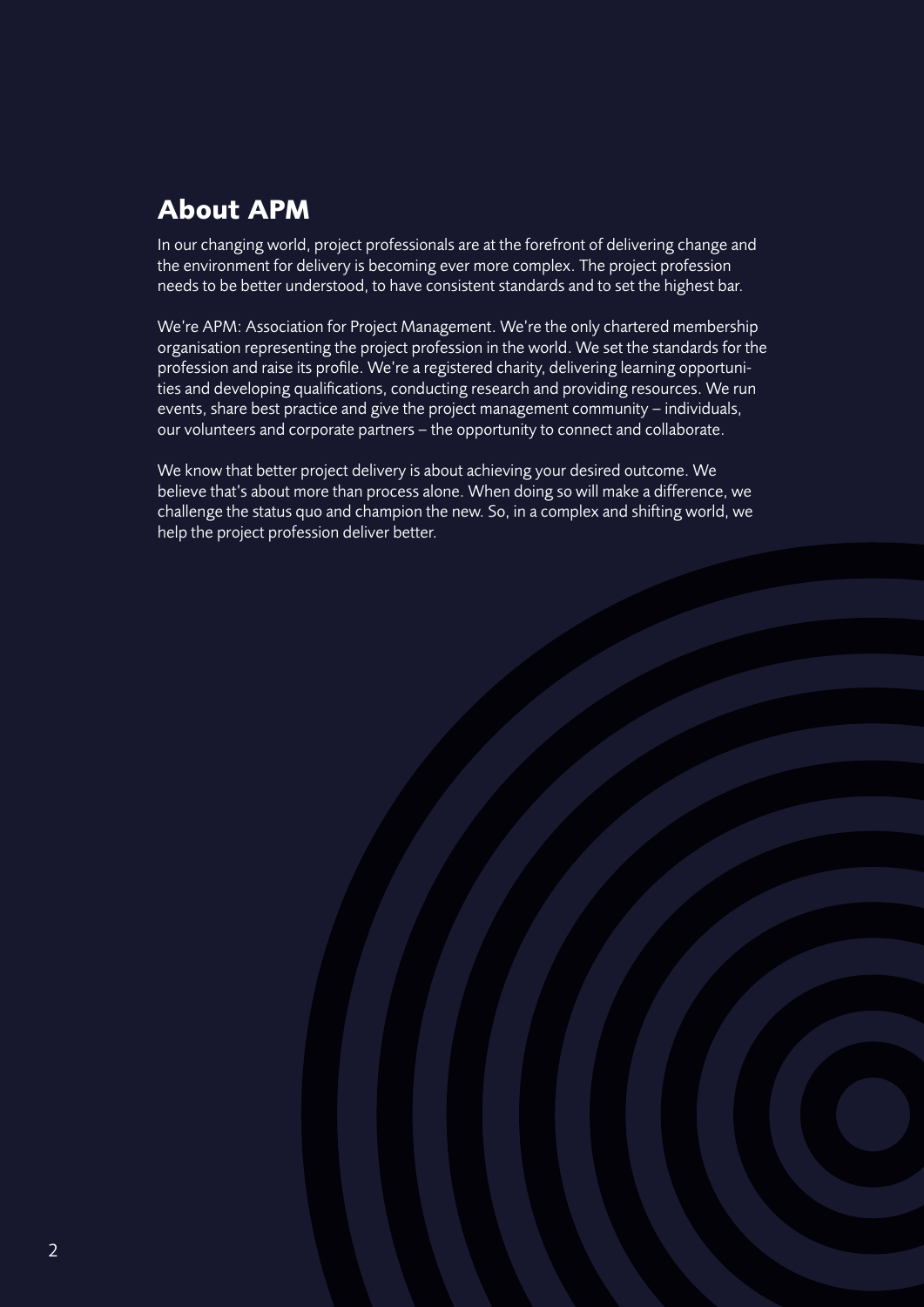## **Contents**

|                | Page 4 Royal Charter  |                                    |  |
|----------------|-----------------------|------------------------------------|--|
| Page 4         |                       | Association for Project Management |  |
|                | フ                     | <b>OBJECT</b>                      |  |
|                | 3                     | <b>POWERS</b>                      |  |
| Page 5         | 4                     | <b>MATTERS RELATED TO PROPERTY</b> |  |
| Page 6         | 5                     | BENEFITS TO MEMBERS AND TRUSTEES   |  |
| Page 7         | 6                     | <b>CHARTER CHANGES</b>             |  |
|                | 7                     | <b>BY-LAW CHANGES</b>              |  |
| Page 8         | 8                     | SURRENDER OF CHARTER               |  |
|                | 9                     | <b>CONCLUSION</b>                  |  |
|                |                       |                                    |  |
| Page 9 By-Laws |                       |                                    |  |
| Page 9         | <b>INTERPRETATION</b> |                                    |  |
| Page 10        | <b>MEMBERSHIP</b>     |                                    |  |

- Page 11 THE REGISTER OF CHARTERED PROJECT PROFESSIONALS IN PROJECT MANAGEMENT **SUBSCRIPTION**
- Page 12 THE BOARD
- Page 13 THE CHIEF EXECUTIVE
	- THE CONDUCT OF GENERAL MEETINGS
- Page 14 ACCOUNTS
- Page 15 AUDIT OR EXAMINATION

NOTICES

Note: APM's Royal Charter was sealed on 25 November 2016. This version incorporates changes approved by the Privy Council on 12 February 2020 and 10 January 2022.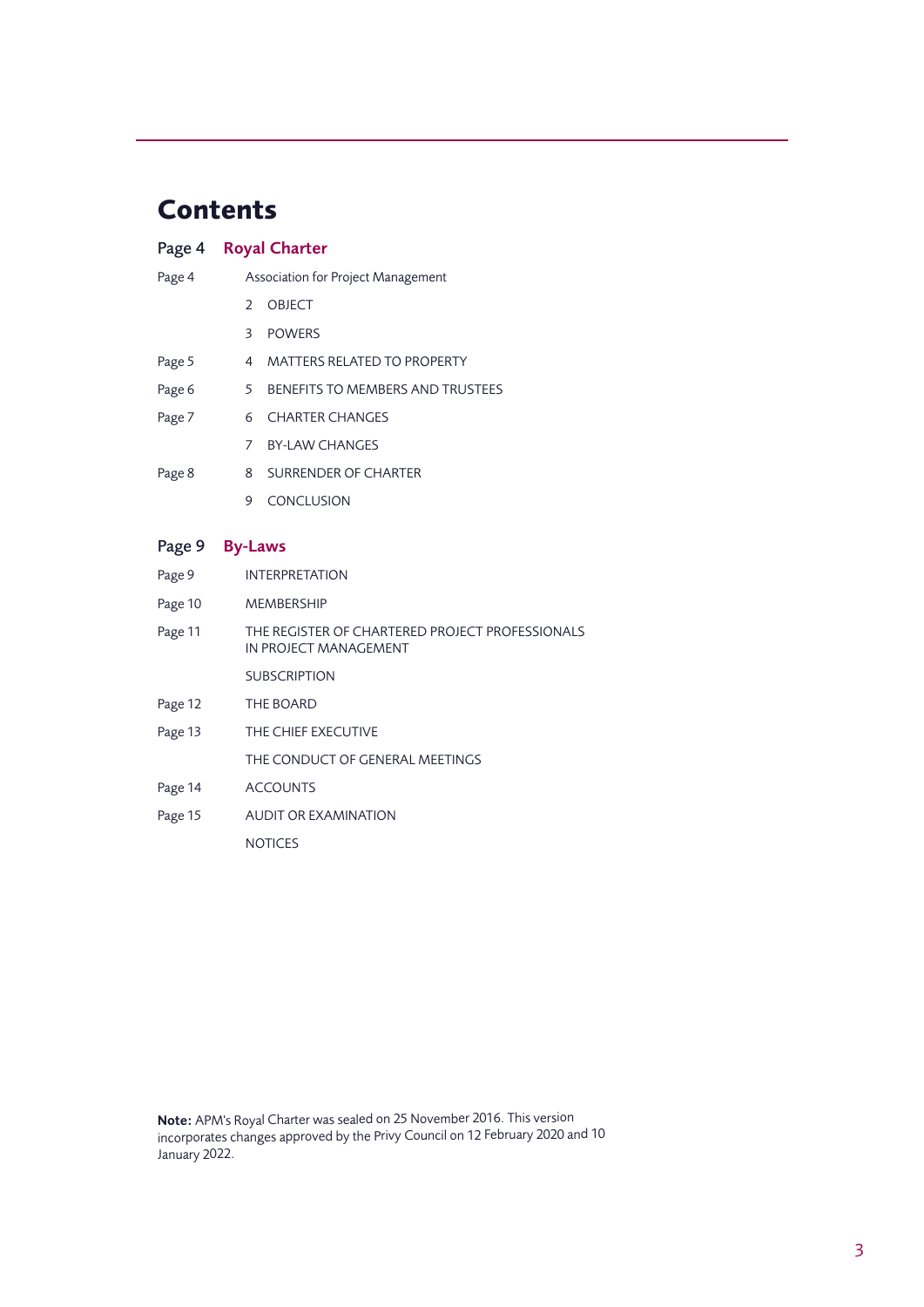## ELIZABETH THE SECOND

by the Grace of God of the United Kingdom of Great Britain and Northern Ireland and of Our other Realms and Territories Queen, Head of the Commonwealth, Defender of the Faith:

## TO ALL TO WHOM THESE PRESENTS SHALL COME, GREETING!

WHEREAS the incorporated organisation commonly known as the Association for Project Management has petitioned Us for a Charter of Incorporation,

AND WHEREAS We have taken the said Petition into Our Royal Consideration and are minded to accede thereto:

NOW THEREFORE KNOW YE THAT WE by virtue of Our Royal Prerogative in that behalf and of all other powers enabling Us so to do of Our especial grace, certain knowledge, and mere motion do hereby for Us Our Heirs and Successors will grant, direct, appoint and declare as follows:

## Association for Project Management

1 The persons now members of and all persons becoming members of the Body Corporate or Corporation constituted by or under this Charter shall be for ever (so long as they continue to be members) one Body Corporate by the name of the Association for Project Management ("the Association") and by that name may sue and be sued in all Courts, and in all manner of actions and suits, and shall have power to do all other matters and things incidental or appertaining to a Body Corporate.

## 2 OBJECT

The Object of the Association is to advance the science, theory and practice of project and programme management for the public benefit.

## 3 POWERS

The Association shall have power to undertake all reasonable and lawful activities to assist it to attain its object, including, but not limited to, the following powers:

- (i) To arrange meetings, educational courses, lectures, and social occasions.
- (ii) To facilitate the production and distribution of books, and other publications and educational courses and lectures.
- (iii) To maintain libraries.
- (iv) To promote research and to provide advice.
- (v) To create and maintain a Register of Chartered Project Professionals in Project Management, whether separately or in association with one or more other organisations, and to set admission requirements and conditions for continuing membership of the Registers of Members and of Chartered Project Professionals.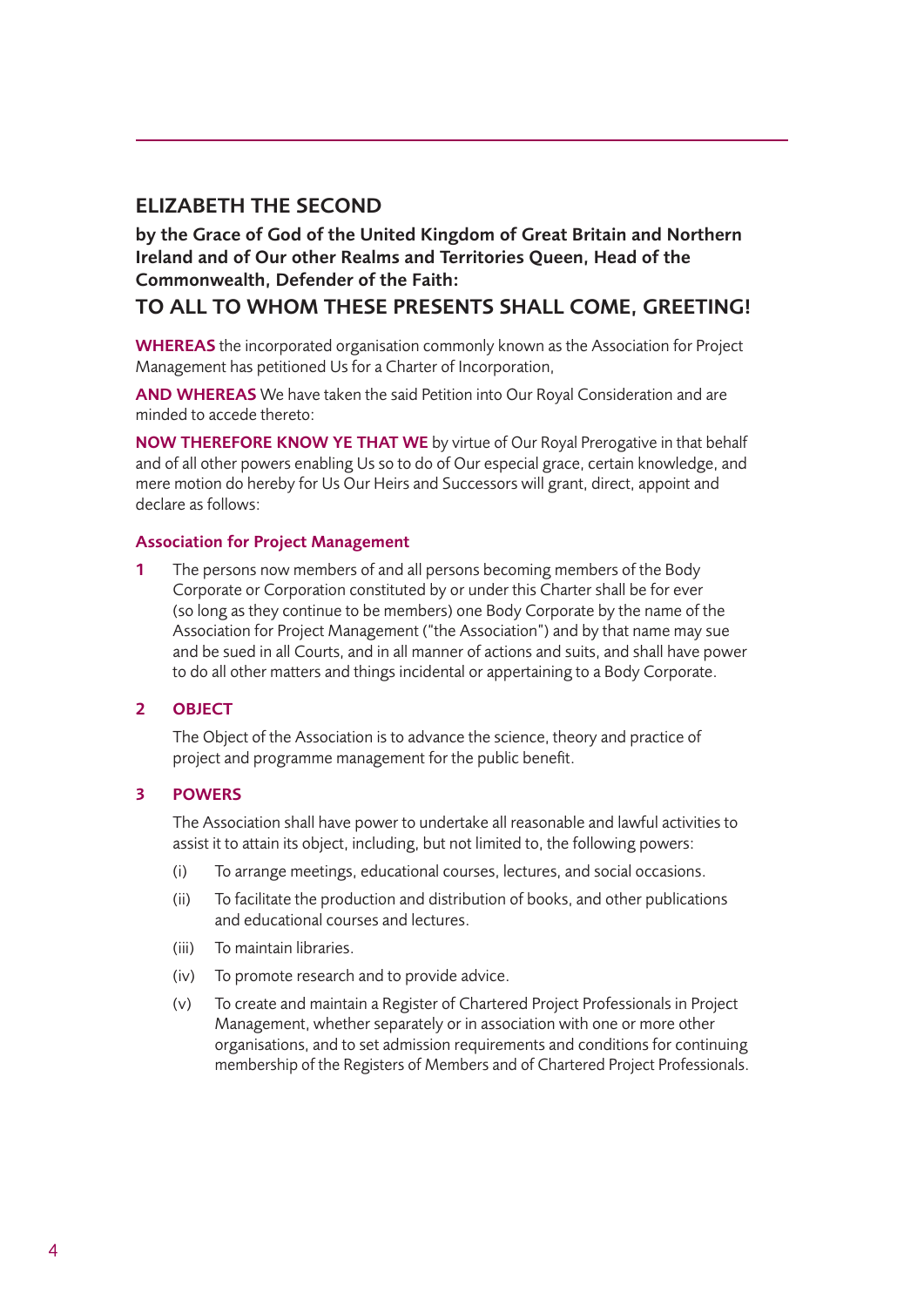- (vi) To award post nominal descriptors, which may include the word "Chartered", to those people whose names appear from time to time on the Register of Chartered Project Professionals in Project Management.
- (vii) To regulate the professional conduct and discipline of members of the Registers of Members and of Chartered Project Professionals.
- (viii) To promote the formation of organisations, whether charitable or not, for the purpose of the Object of the Association and to assist such organisations as necessary in the fulfilment of their Objects.
- (ix) To provide for lectureships, bursaries, prizes and grants.
- (x) To give and lend money.
- (xi) To establish and manage trusts, endowments, scholarships and exhibitions.
- (xii) To work together with any institutions or persons having a charitable Object similar to that of the Association.
- (xiii) To recruit, employ and remunerate staff.
- (xiv) To generate income.
- (xv) To invest the monies of the Association.
- (xvi) To acquire property and buildings.
- (xvii) To manage and dispose of the assets of the Association.
- (xviii) To borrow or raise money and to enter into insurance contracts.
- (xix) To pay for indemnity insurance for the Trustees.

## 4 MATTERS RELATED TO PROPERTY

- (i) The Association may acquire and dispose of any land or interest in land in perpetuity or otherwise.
- (ii) The assets, liabilities and contracts of the former Company shall from the date of this Charter be deemed to belong to the Association and, where necessary and as soon as may be, shall be formally transferred to it.
- (iii) In undertaking investments the Association shall seek appropriate advice and shall take into account any applicable law relating to charitable investment. No officer, employee or member of the Association shall be liable in respect of any loss or depreciation of any investment reasonably and lawfully made, taking account of such advice.
- (iv) All dealings or investments in property held on trust shall be in accordance with the terms of the Trust and in accordance with all applicable law.
- (v) The Association shall deal with any property subject to the jurisdiction of a statutory regulator of charities only in accordance with all applicable law, and shall be as accountable for it as if incorporation under this Charter had not taken place, and the Trustees shall be subject jointly and separately to the control or authority of the regulator as if the Association were not incorporated.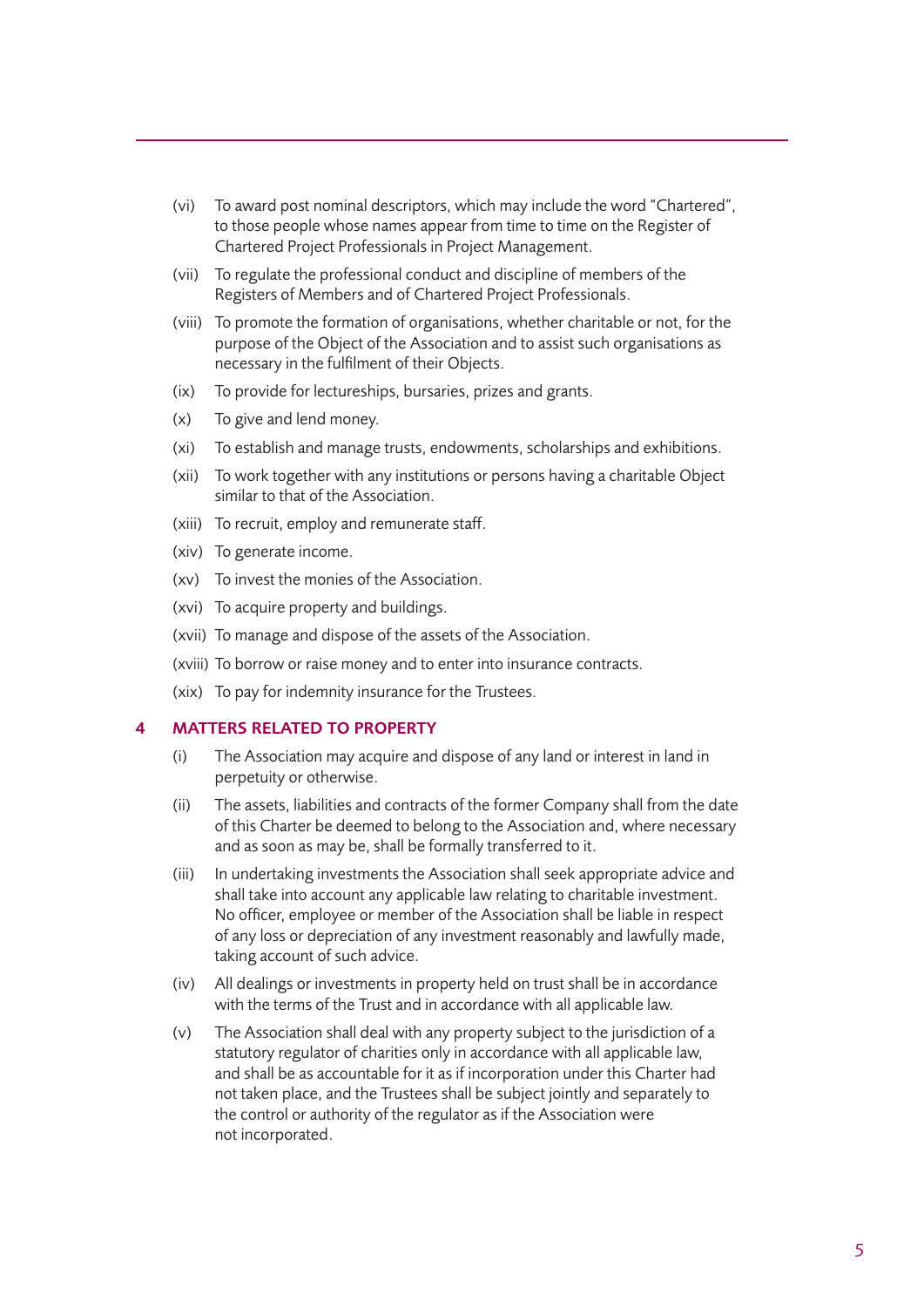#### 5 BENEFITS TO MEMBERS AND TRUSTEES

- (i) The property and funds of the Association must be used only for promoting the Object and do not belong to the members but:
	- (a) members who are not Trustees may be employed by or enter into contracts with the Association and receive reasonable payment for goods or services supplied;
	- (b) members (including Trustees) may be paid interest on money lent to the Association at a rate per annum of not more than 2% less than the base lending rate of the Association's bankers or 3% whichever is greater;
	- (c) members (including Trustees) may be paid a reasonable rent or hiring fee for property or equipment let or hired to the Association; and
	- (d) individual members (including Trustees) who are also beneficiaries may receive charitable benefits in that capacity.
- (ii) A Trustee must not receive any payment of money or other material benefit (whether directly or indirectly) from the Association except:
	- (a) as mentioned in clauses 3(xix) (indemnity insurance), 5(i)(b) (interest), 5(i)(c) rent, 5(i)(d) (charitable benefits) or 5(iii) (contractual payments);
	- (b) reimbursement of reasonable out-of-pocket expenses (including hotel and travel costs) actually incurred in the administration of the Association;
	- (c) an indemnity in respect of any liabilities properly incurred in running the Association (including the costs of a successful defence to criminal proceedings);
	- (d) subject to clause 5(iii) payment to any company in which a Trustee has no more than a 1 per cent shareholding; and
	- (e) in exceptional cases, other payments or benefits (but only with the written approval of the charity regulator in advance).
- (iii) A Trustee may not be an employee of the Association, but a Trustee or a connected person may enter into a contract with the Association to supply goods or services in return for a payment or other material benefit if:
	- (a) the goods or services are actually required by the Association;
	- (b) the nature and level of the benefit is no more than reasonable in relation to the value of the goods or services and is set at a meeting of the Trustees in accordance with the procedure in clause 5(iv); and
	- (c) no more than one half of the Trustees are interested in all such contracts in any financial year.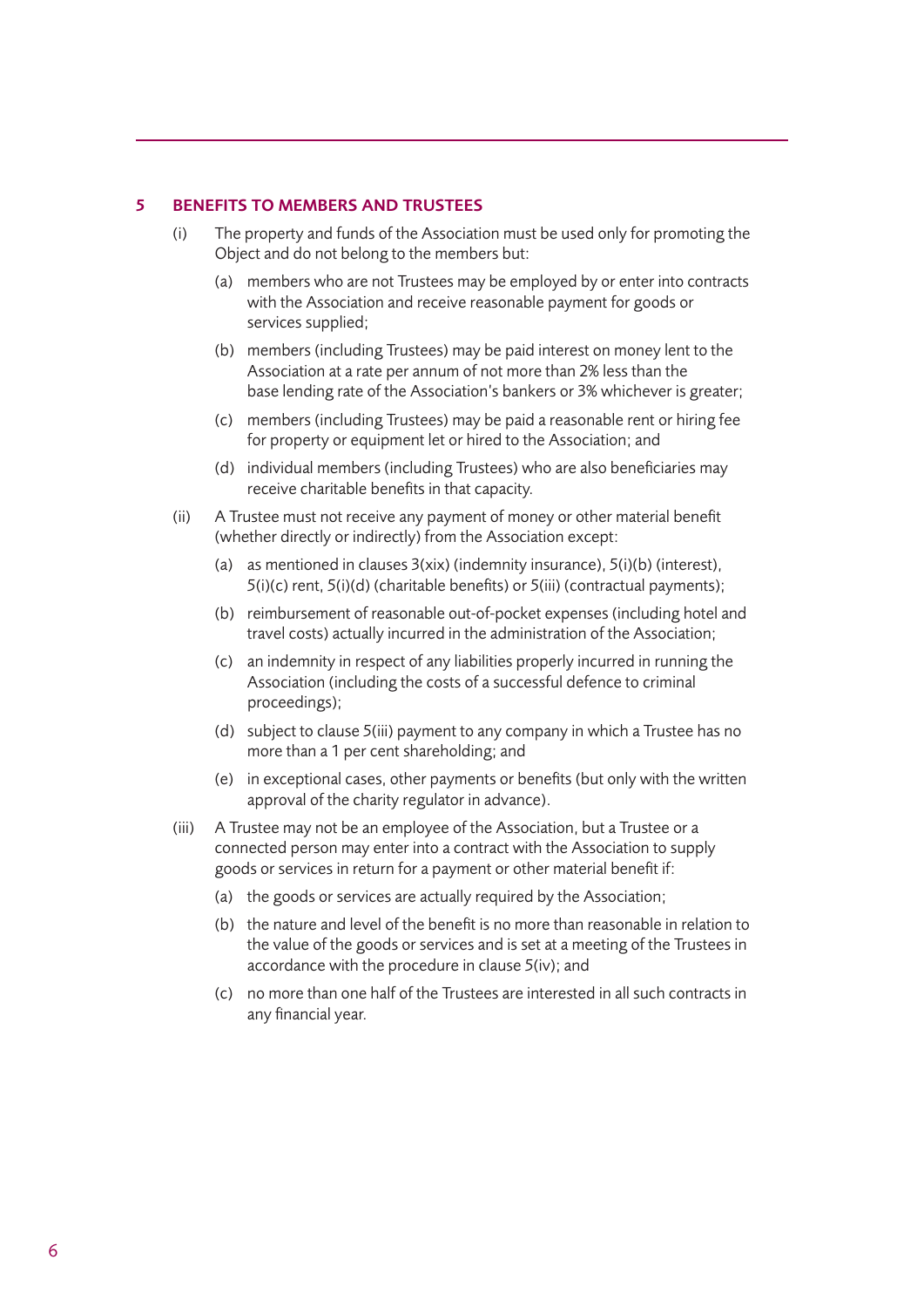- (iv) Whenever a Trustee has a personal interest in a matter to be discussed at a meeting of the Trustees or a committee or other body advising the Trustees or acting under delegated powers or authority of the Trustees, he or she must:
	- (a) declare an interest before the meeting or at the meeting before discussion begins on the matter; and (other than where the interest declared concerns a decision to pay for trustee indemnity insurance);
	- (b) be absent from the meeting for that item unless expressly invited to remain in order to provide information;
	- (c) not be counted in the quorum for that part of the meeting; and
	- (d) be absent during the vote and have no vote on the matter.
- (v) This clause may not be amended without the written consent of the charity regulator in advance.

## 6 CHARTER CHANGES

The members may, by a Special Resolution passed at any general meeting by at least three quarters of the members present and voting (and for the avoidance of doubt this will include any members voting by proxy provided they have validly appointed and delivered a proxy notice in accordance with the requirements set out in regulations determined by the Trustees), vary this Charter by revocation, amendment or addition, but no such variation shall take effect until allowed by Us, Our Heirs and Successors in Council, following which this Charter shall continue and operate as varied. This Article shall apply to the Charter as varied in this way.

## 7 BY-LAW CHANGES

The Association shall make such By-laws as are necessary for carrying on its business, and the first By-laws shall be those in the Schedule to this Charter. The members may, by a Special Resolution passed at a general meeting by at least three quarters of the members present and voting (and for the avoidance of doubt this will include any members voting by proxy provided they have validly appointed and delivered a proxy notice in accordance with the requirements set out in regulations determined by the Trustees), vary the By-laws by revocation, amendment or addition, but no such variation shall have effect until approved by the Lords of Our Most Honourable Privy Council of which approval a Certificate signed by the Clerk of the Privy Council shall be conclusive evidence.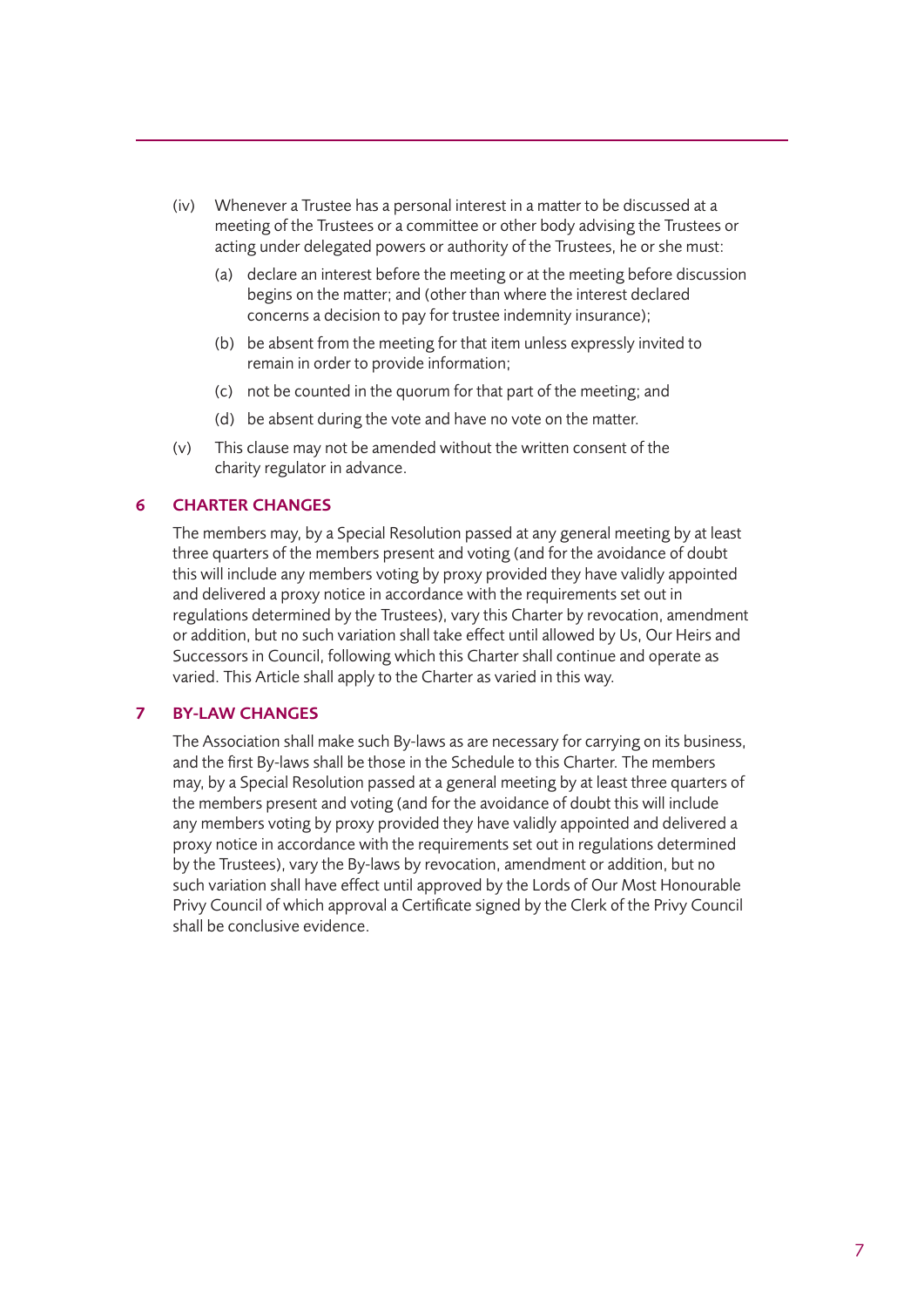## 8 SURRENDER OF CHARTER

If the members determine to surrender this Charter by a Special Resolution passed at a general meeting by at least three quarters of those present and voting, the Charter may be surrendered on such terms as We Our Heirs and Successors in Council may determine, and the affairs of the Association may be wound up according to law. Any property remaining after all debts and liabilities have been satisfied shall not be paid to or distributed among the members or any of them but shall, subject to any special trusts that apply, be given and transferred to some association or associations with charitable Objects similar to the Object of the Association, and be subject to the same restrictions.

#### 9 CONCLUSION

We hereby declare for Us Our Heirs and Successors that these Letters or any enrolment or exemplification of them shall be valid in all respects, and have effect according to their true intention and meaning, and shall be construed in all Our courts of law and elsewhere in the most favourable and beneficial sense and for the best advantage of the Association.

IN WITNESS whereof We have caused these Our Letters to be made Patent.

WITNESS Ourself at Westminster the day of

in the year of Our Reign.

## BY WARRANT UNDER THE QUEEN'S SIGN MANUAL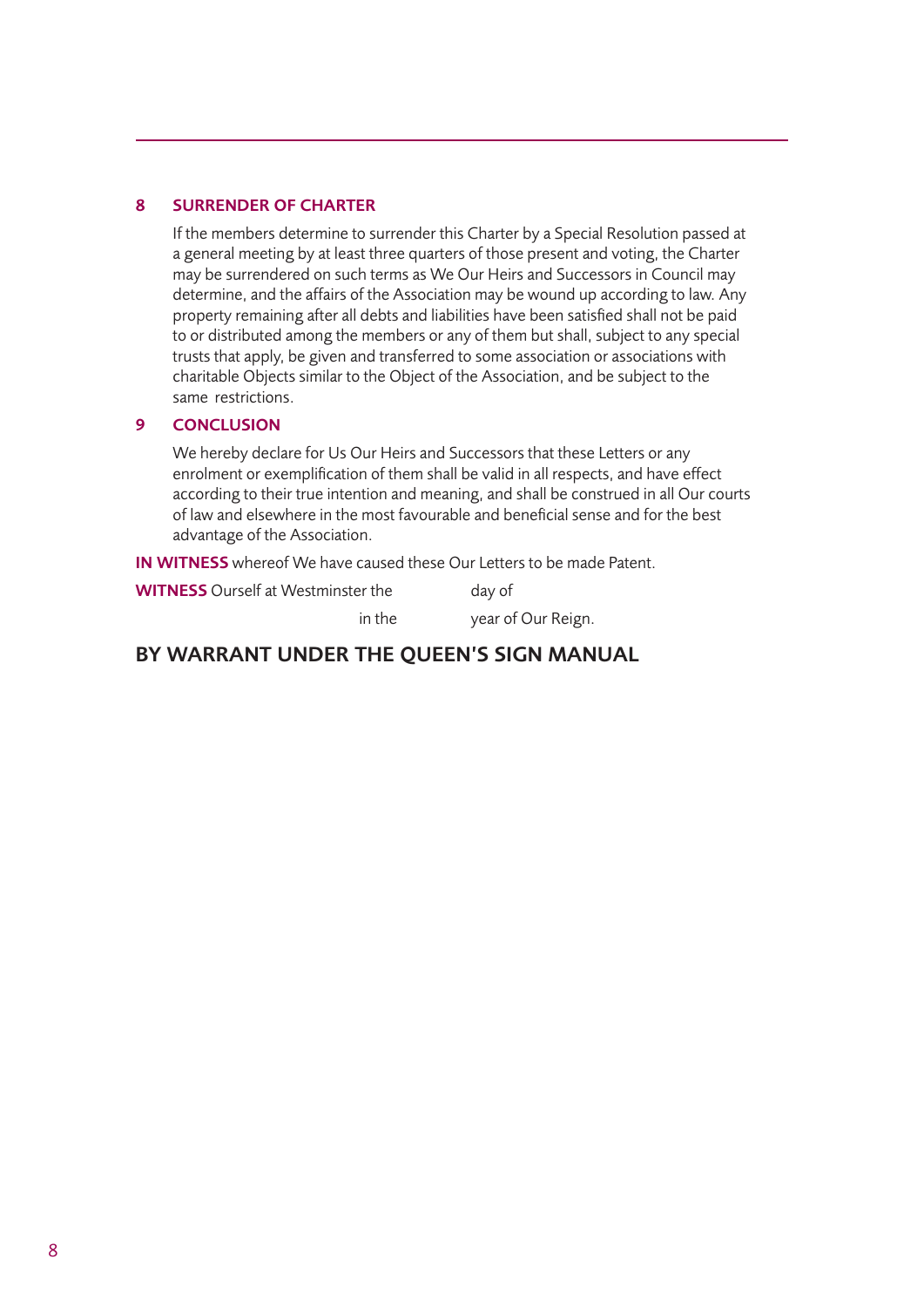## **SCHEDULE** REVISED BY-LAWS OF THE ASSOCIATION FOR PROJECT MANAGEMENT

## INTERPRETATION

1 In these By-laws, unless the context requires otherwise, the words in the first column of the Table below shall have the meaning against them in the second column:-

| <b>Words</b>                      | <b>Meanings</b>                                                                                                                                                                                                           |  |  |
|-----------------------------------|---------------------------------------------------------------------------------------------------------------------------------------------------------------------------------------------------------------------------|--|--|
| <b>Annual General Meeting</b>     | means an annual general meeting of the Association                                                                                                                                                                        |  |  |
| The Auditors                      | means the auditors of the Association as appointed by the<br>Board in accordance with By-law 33                                                                                                                           |  |  |
| The Association                   | means Association for Project Management, the charity<br>governed by this Charter and By-Laws                                                                                                                             |  |  |
| The Board                         | means the Trustees of the Association                                                                                                                                                                                     |  |  |
| Chair                             | means the Chair of the Board as elected by the Board in<br>accordance with By-law 17                                                                                                                                      |  |  |
| Corporate Partner(s)              | means an institution, corporate body or organisations or<br>parts thereof that are admitted as a partner in accordance<br>with these By-laws and the Regulations and for the avoidance<br>of doubt are not Voting Members |  |  |
| <b>Electronic General Meeting</b> | means a general meeting held on an electronic platform                                                                                                                                                                    |  |  |
| Electronic Platform               | includes but is not limited to, website addresses and<br>conference call systems                                                                                                                                          |  |  |
| Examiners                         | means the examiners of the Association as appointed by the<br>Board in accordance with By-law 33                                                                                                                          |  |  |
| General meeting(s)                | Meetings of the Association concerned with its governance<br>to which Voting Members have a right of access                                                                                                               |  |  |
| <b>Hybrid General Meeting</b>     | means a general meeting hosted in person and on an                                                                                                                                                                        |  |  |
|                                   | electronic platform                                                                                                                                                                                                       |  |  |
| In writing                        | means written, printed or reproduced in any way, in any<br>visible form including electronic form                                                                                                                         |  |  |
| Member(s)                         | means an individual who is admitted to membership in<br>accordance with these By-laws. The rights of Members shall<br>be determined in these By-Laws and in the Regulations                                               |  |  |
| Membership                        | refers to membership of the Association                                                                                                                                                                                   |  |  |
| Month                             | means Calendar month                                                                                                                                                                                                      |  |  |
| <b>Physical General Meeting</b>   | means a general meeting hosted in person                                                                                                                                                                                  |  |  |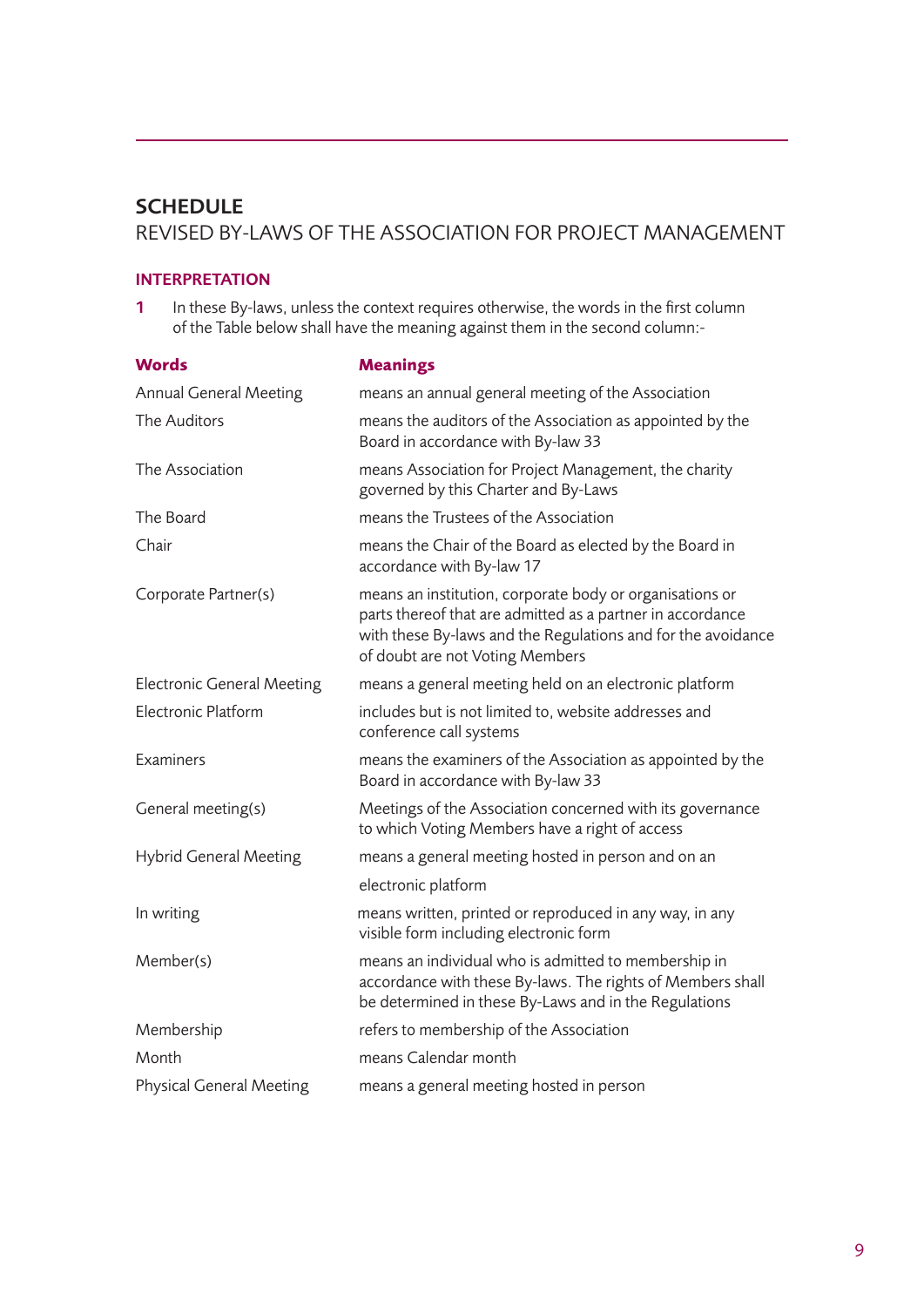| Present                 | means, for the purposes of Physical General Meetings,<br>present in person or, for the purposes of Electronic<br>General Meetings, present by electronic means (via the<br>electronic platform(s) stated in the notice of such meeting),<br>or, for the purposes of Hybrid General Meetings, present in<br>person or by electronic means (via the electronic platform(s)<br>stated in the notice of such meeting) |  |  |
|-------------------------|-------------------------------------------------------------------------------------------------------------------------------------------------------------------------------------------------------------------------------------------------------------------------------------------------------------------------------------------------------------------------------------------------------------------|--|--|
| President               | means the President of the Association as appointed by the<br>Board in accordance with the Regulations                                                                                                                                                                                                                                                                                                            |  |  |
| Regulations             | means the regulations adopted by the Board from time to time                                                                                                                                                                                                                                                                                                                                                      |  |  |
| <b>Trustees</b>         | means the Board members of the Association. The Trustees<br>are charity trustees as defined in the Charities Act 2011                                                                                                                                                                                                                                                                                             |  |  |
| Vice President(s)       | means the Vice President(s) of the Association as<br>appointed by the Board in accordance with the Regulations                                                                                                                                                                                                                                                                                                    |  |  |
| <b>Voting Members</b>   | means the following categories of Members appointed in<br>accordance with these By-Laws and the Regulations:<br>Full Members;<br>(i)<br>Fellows: and<br>(ii)<br>Voting Honorary Fellows<br>(iii)<br>These Members shall have the right to attend and vote at<br><b>General Meetings</b>                                                                                                                           |  |  |
| Voting Honorary Fellows | means those who on appointment as an Honorary Fellow<br>had already obtained (or subsequently obtained) the Full<br>Member or Fellow membership grade                                                                                                                                                                                                                                                             |  |  |
| The United Kingdom      | means Great Britain and Northern Ireland                                                                                                                                                                                                                                                                                                                                                                          |  |  |
|                         | Words importing the singular number only shall include the plural number, and vice versa, and                                                                                                                                                                                                                                                                                                                     |  |  |

Words importing the singular number only shall include the plural number, and vice versa, and Words importing the masculine gender only shall include the feminine gender, and Words importing persons shall include corporations.

## **MEMBERSHIP**

- 2(i) Persons with appropriate qualifications, knowledge and experience may apply to join the Association. Members of the Association shall comprise (a) Honorary Fellows, (b) Fellows, (c) Full Members, (d) Associate Members, (e) Student Members, and (f) such other categories of non-chartered membership as shall be determined by the Board from time to time. Voting Honorary Fellows, Fellows and Full Members shall be Voting Members and as such have a vote at General Meetings.
- 2(ii) There may also be a category of Corporate Partners. The rights, obligations and any specifications of Corporate Partners (or such other term as the Board may decide from time to time) shall be detailed in the Regulations.
- **3** The criteria for the qualifications, knowledge and experience required for admission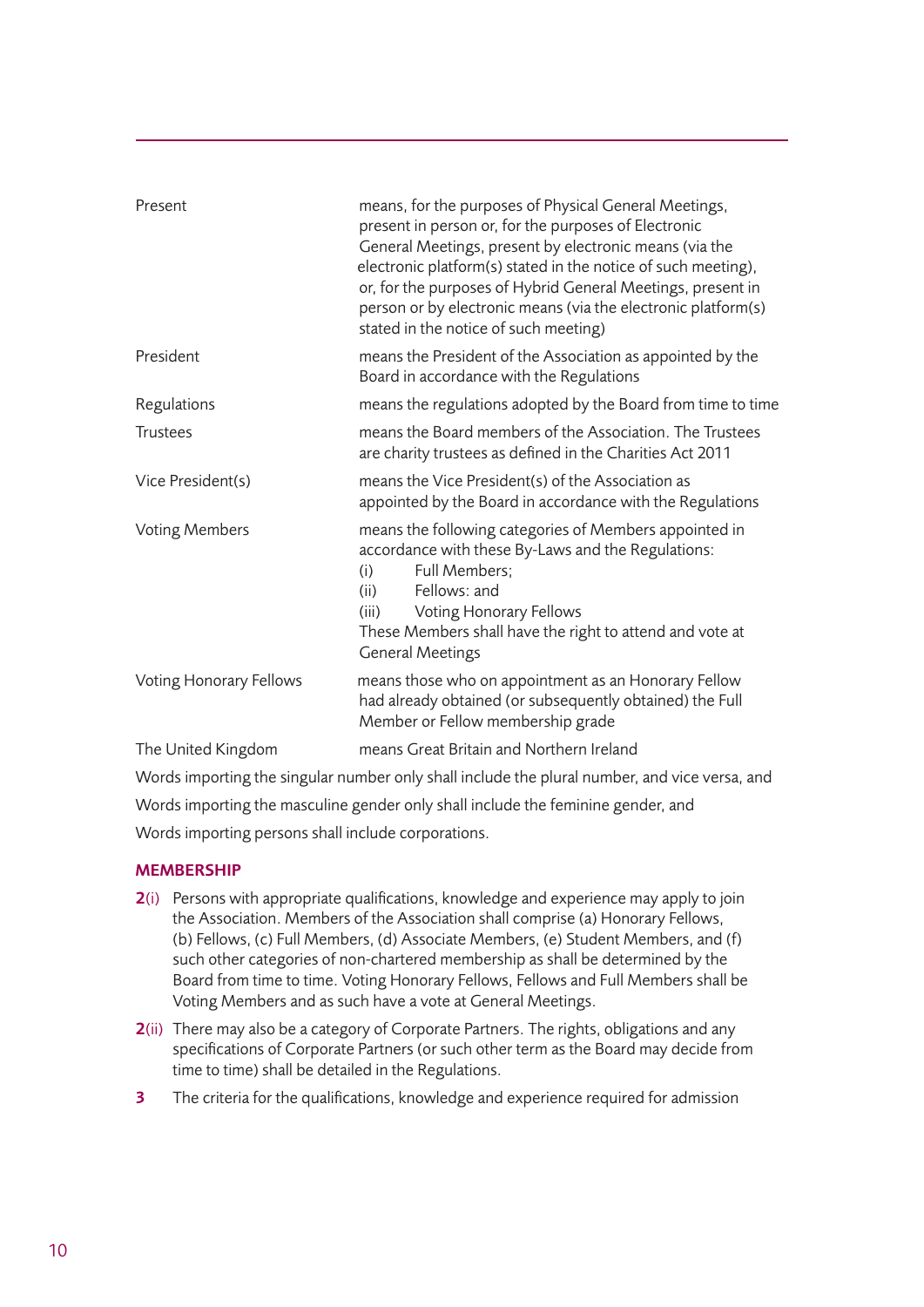to the various grades of Membership of the Association and the associated assessment procedures, and for continuing membership of the Registers of Members and of Chartered Project Professionals shall be as determined from time to time by the Board and shall be published in the Regulations.

- 4 Subject to these By-Laws, Members and Corporate Partners shall have such rights as the Board may determine from time to time as published in the Regulations.
- 5 The Association shall have the power to remove a person from Membership or the Register of Chartered Project Professionals, or take any other action in respect of such persons for good reason (as shall be determined by the Board in their absolute discretion) and in accordance with Rules prescribed by the Board.
- 6 Every application for Membership shall be in a form required by the Board.
- **7** Resignation of Membership shall be submitted in writing, but the person resigning shall be liable for payment of the annual subscription for the current year, together with any arrears to the date of the resignation.

## THE REGISTER OF CHARTERED PROJECT PROFESSIONALS IN PROJECT MANAGEMENT

- 8 The Association may maintain separately or in association with, or under licence from, another organisation, a Register of current Chartered Project Professionals in Project Management or such other Chartered Project Professional description as any other licensing authority may allow.
- 9 Admission to the Register shall be open to Members and, in defined circumstances, those who are not Members according to criteria agreed from time to time by the Board and published in the Regulations.
- 10 Those who are entered onto the Register shall satisfy the Association in respect of their current active status, their qualifications and experience and their willingness to abide by the Code of Professional Conduct including the regular undertaking of mandatory continuing professional development.
- 11 Registrants may describe themselves as the Board and any licence may allow.
- 12 The Board may charge such registration fees, levies and costs as are necessary to cover the costs of maintaining the Register and in regulating members and shall exercise such other powers in this connection as are provided from time to time by the Regulations.

## **SUBSCRIPTION**

- 13 The Board shall from time to time determine the annual subscription to be paid by each grade of Membership.
- 14 The subscriptions for any subscription year shall become due on such dates as the Board shall determine and must be paid within the time specified in the Regulations.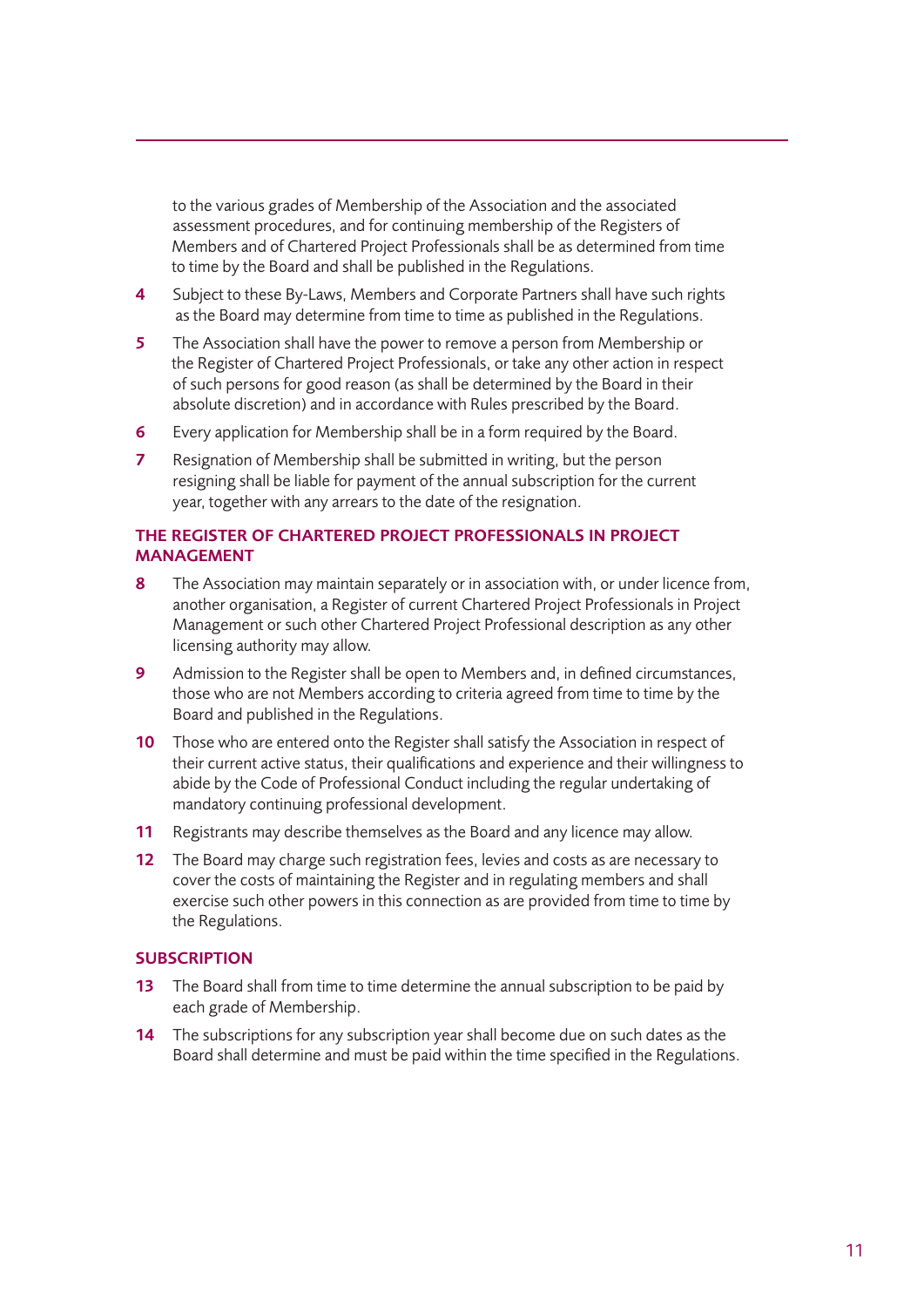## THE BOARD

- 15 The business of the Association shall be managed by the Board.
- 16 The Board shall consist of the following individuals to be known as Trustees:
	- (i) At least five but no more than thirteen Voting Members, who shall serve for such periods of office as the Board from time to time shall determine. Such Board members shall be elected by the Voting Members in General Meeting (and for the avoidance of doubt this will include any Voting Members voting by proxy provided they have validly appointed and delivered a proxy notice in accordance with the requirements set out in Regulations) although the Board may fill any casual vacancies for the remainder of that year which may arise between any two Annual General Meetings. Subject to the aforesaid minimum and maximum, the number of Board members appointed under this clause shall be determined by the Board.
	- (ii) Up to three individuals who are not required to be Members may be appointed by the Board for their particular expertise or experience. They shall serve for such periods as the Board shall decide.
- 17 (i) The Board may elect a Chair and up to two deputy chairs from among the Board members. Their duties shall be as the Board decides and as determined in the Regulations.
	- (ii) The Board may also appoint a Secretary who shall not be a Board member but may attend and speak at all Board meetings at the discretion of the Board.
- 18 A quorum at a Board meeting shall be as determined from time to time by the Board and published in the Regulations. Subject to the provisions of these By-laws, the Board may regulate its proceedings as it thinks fit. Questions arising at a meeting of the Board shall be decided by a majority of votes and in the case of an equality of votes the chair of the meeting shall have a second and casting vote.
- 19 The Board may from time to time make Regulations for the proper conduct and management of the Association and for the purposes of prescribing conditions of Membership, and in particular but without prejudice to the generality of the foregoing, such Regulations may regulate:
	- (i) the admission of Members, conditions of Membership and Members' rights, obligations and privileges;
	- (ii) the conduct of Members in relation to one another and to the Association's employees;
	- (iii) the procedure for complaints investigation and at disciplinary hearings; and
	- (iv) the procedure at General Meetings, and meetings of the Board and its committees.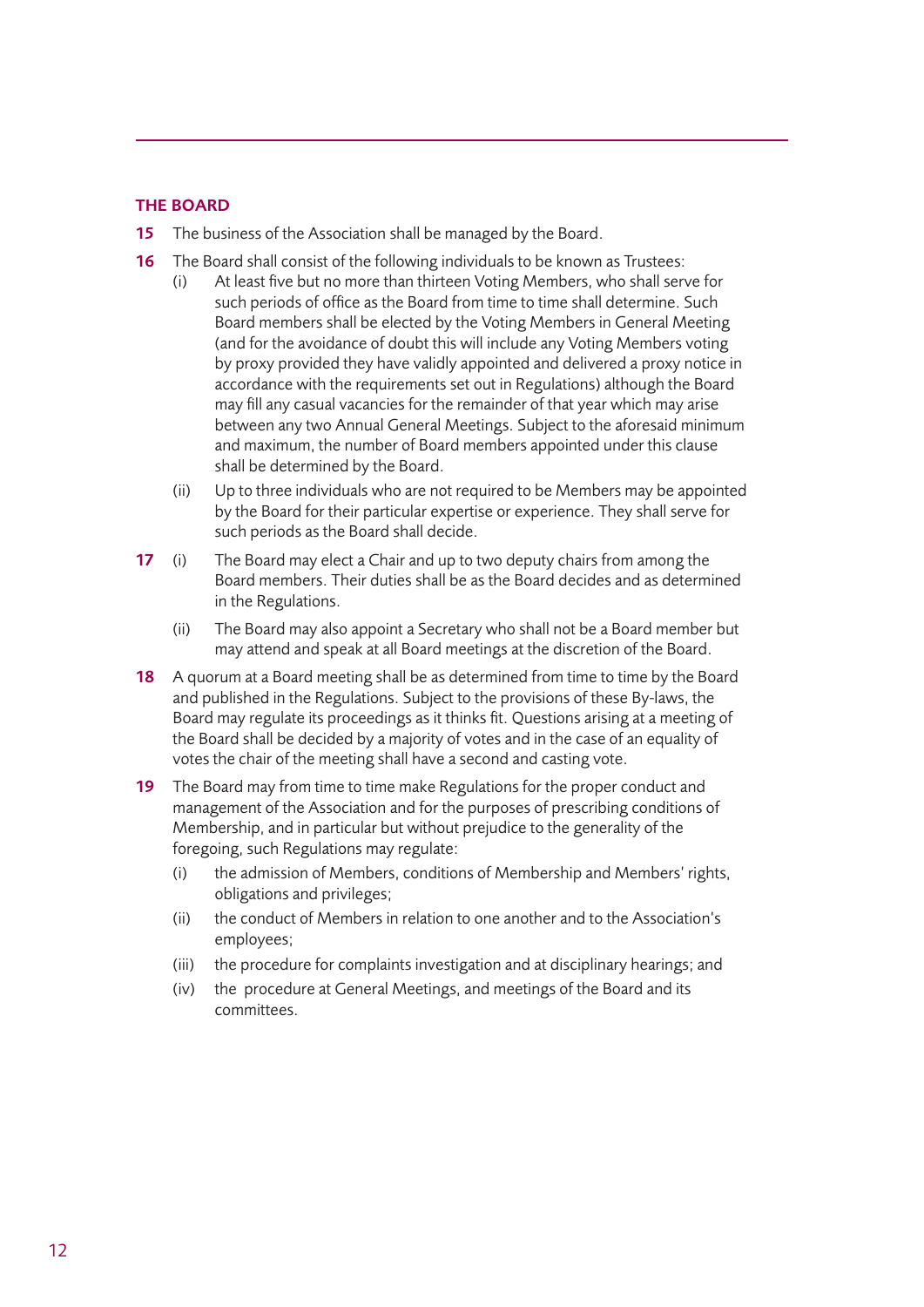- 20 The Board may alter, add to or repeal the Regulations and shall adopt such means as it thinks sufficient to bring the Regulations to the notice of Members. The Regulations shall be binding on all Members provided that no Regulation shall be inconsistent with, or shall affect or repeal anything contained in, the Royal Charter and By-laws.
- 21 The Board shall open and control such bank accounts as it may consider necessary and shall authorise from time to time the procedures for withdrawing money from such accounts.
- 22 The Board may set up committees consisting of Members and such other persons as it thinks fit and may delegate any of its powers to them. In exercising delegated powers committees shall conform to rules imposed by the Board.

## THE CHIEF EXECUTIVE

23 There shall be a Chief Executive (known by whatever title the Board may from time to time determine) of the Association who shall have such duties, responsibilities and conditions of appointment as the Board shall decide. The Chief Executive may be a Member, but need not be.

## THE CONDUCT OF GENERAL MEETINGS

- 24 There shall be an Annual General Meeting held no more than fifteen months after the last Annual Meeting for receipt of the Annual Report and Accounts and the conduct of any other business for which notice has been duly given. There may be other General Meetings during each year which shall be called by the Board or at the request in writing of at least 1% of the total Voting Members. The board shall determine in its sole discretion whether a General Meeting, is to be held as a Physical General Meeting, or as an Electronic General Meeting, or as a Hybrid General Meeting.
- 25 The following shall apply to all General Meetings:
	- (i) Notice of all General Meetings shall be published at least fourteen clear days before the date of the meeting and shall also be sent to the Auditors or Examiners. The notice shall specify whether the meeting shall be a Physical General Meeting or an Electronic General Meeting or Hybrid General Meeting. The notice of General Meeting shall specify the place, date and time of any Physical General Meeting, details of any Electronic Platform for the meeting if it is to be run as an Electronic General Meeting or as a Hybrid General Meeting and whether the meeting will be an Annual General Meeting. Any Electronic Platform may vary from time to time and from meeting to meeting as the Board, in its sole discretion, sees fit. The notice shall explicitly state the purpose for which it is called. No other business shall be transacted at the meeting except on the directions of the Board and for the avoidance of doubt no substantive resolutions or amendments shall be considered or passed at the meeting unless details were provided in the notice of meeting, save that at the discretion of the chair of the meeting typographical, grammatical or inconsequential matters may be corrected.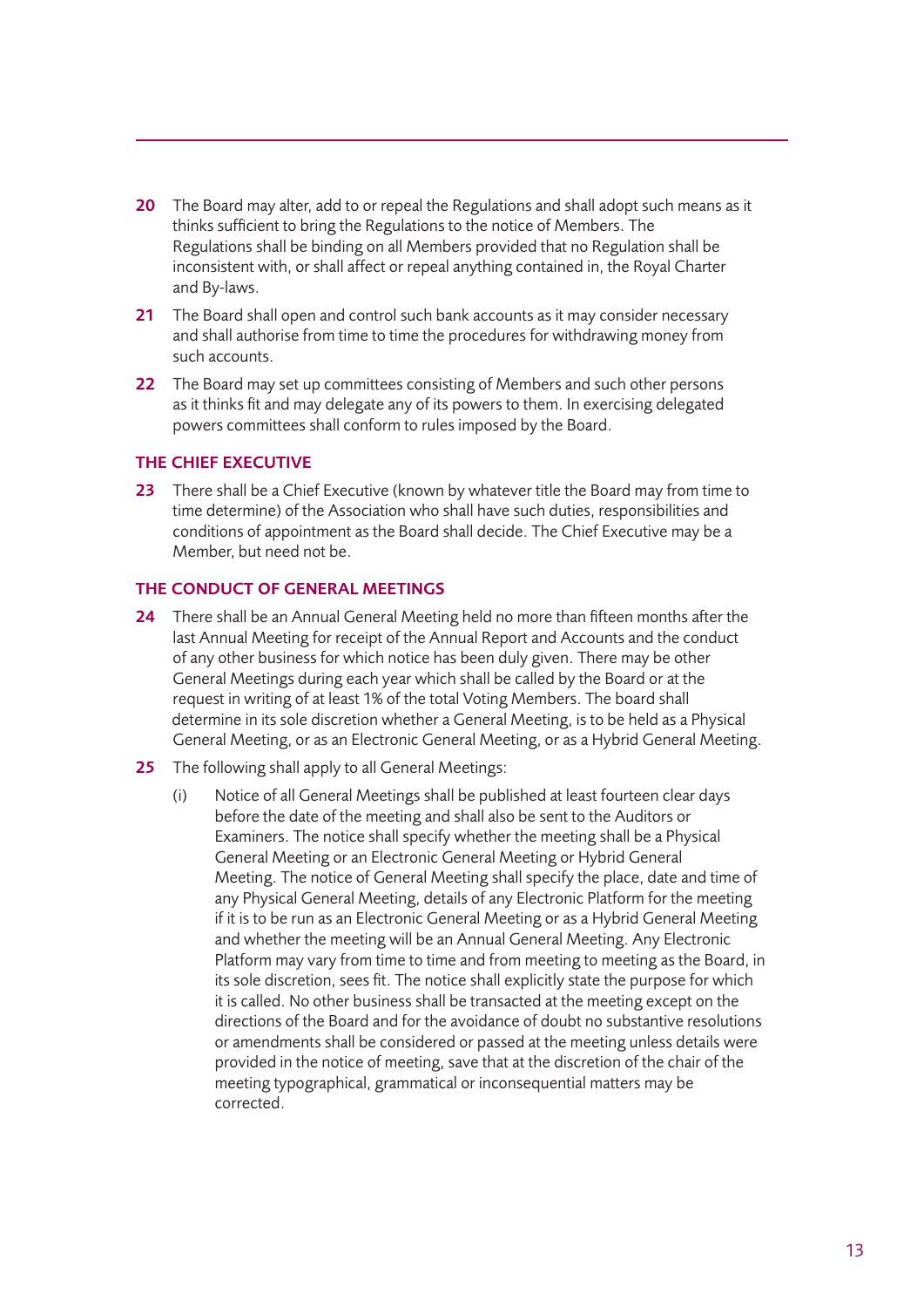- (ii) The accidental omission to give notice of a meeting to, or the non-receipt of such notice by, any person entitled to receive it shall not invalidate any resolution passed, or proceeding had, at any meeting.
- (iii) If within half an hour from the time appointed for the holding of a General Meeting a quorum is not present, the meeting shall be dissolved.
- (iv) The chair may, with the consent of any meeting at which a quorum is present (and shall if so directed by the meeting), adjourn the meeting from time to time, and from place to place, but no business shall be transacted at any adjourned meeting other than business which might have been transacted at the meeting from which the adjournment took place. Whenever a meeting is adjourned for thirty days or more, notice of the adjourned meeting shall be given in the same manner as of an original meeting. The Members shall not otherwise be entitled to any notice of an adjournment, or of the business to be transacted at an adjourned meeting.
- (v) Subject to any other requirements as detailed in the Charter, these By-laws, or the Regulations, normally all matters shall be decided by majority vote.
- (vi) All Voting Members will be invited to vote by proxy provided they have validly appointed and delivered a proxy notice in accordance with the requirements set out in Regulations.
- 26 The person chairing any General Meeting of the Association shall be the President or, in their absence, a Vice President or, in their absence, the Chair, or in the absence or unwillingness to preside of the President, Vice President or Chair, a Trustee who is elected by the Members present.
- 27 At any General Meeting a quorum shall be ten Voting Members present at the meeting.

## **ACCOUNTS**

- 28 The Board shall cause accounting records to be kept.
- 29 The accounting records shall be kept at such place or places as the Board shall think fit, and shall always be open to the inspection of the Board members.
- 30 The Board shall from time to time determine whether and to what extent and at what times and places and under what conditions or regulations the accounts and books of the Association or any of them shall be opened to the inspection of Members not being Board members.
- 31 At the Annual General Meeting the Board shall lay before the Association proper income and expenditure accounts for the period since the last preceding accounts together with a proper balance sheet made up as at the same date. Every such balance sheet shall be accompanied by proper reports of the Board and the Auditors or Examiners and copies of such accounts, balance sheet and reports (all of which shall be framed in accordance with any legal requirements for the time being-in force) and of any other documents required by law to be annexed or attached to them or to accompany them shall be sent at least fourteen clear days before the date of the meeting to the Auditors or Examiners and to all other persons entitled to receive notices of General Meetings in the manner in which notices are here in directed to be served.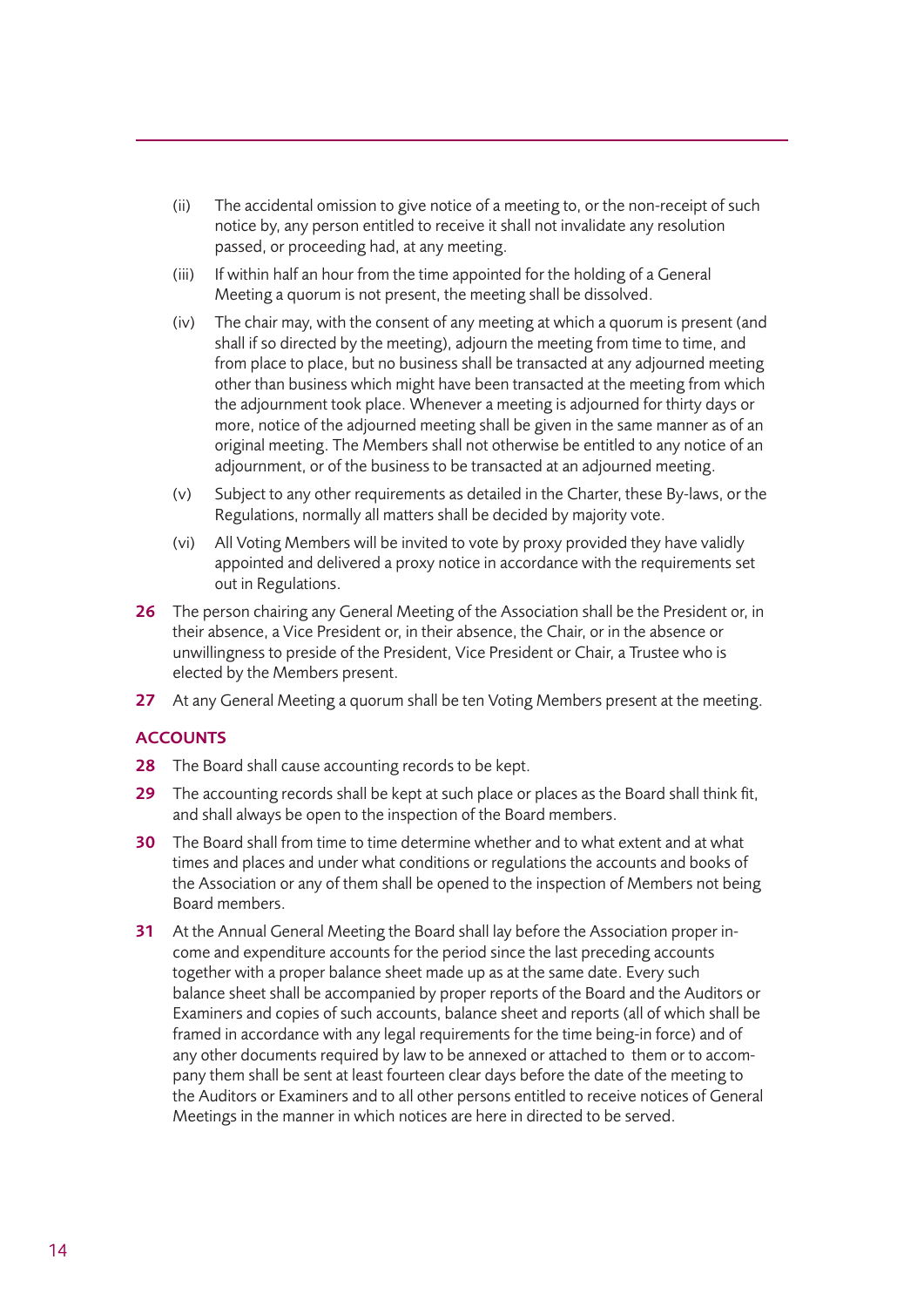## AUDIT OR EXAMINATION

- 32 Once at least in every year the accounts of the Association shall be audited or examined and the correctness of the income and expenditure accounts and balance sheet ascertained by one or more properly qualified Auditors or Examiners.
- 33 Auditors or Examiners shall be appointed and their duties regulated in accordance with the provisions of the law. The Auditors or Examiners (who shall be qualified under the law) shall be appointed and their remuneration determined by the Board.

## **NOTICES**

- 34 A notice may be served by the Association upon any Member, either personally or by sending it through the post in a prepaid letter, addressed to the address shown in the list of Members, or by electronic means or included separately or in the text of a publication.
- 35 Only those Members with an address in the United Kingdom shall be entitled to receive notices from the Association. Any Member whose address is shown in the list of Members as outside the United Kingdom, may give the Association an address in the United Kingdom at which notices may be served, and may have notices served at that address or may provide a suitable email address at which they can receive notices by electronic means from the Association.
- **36** Service of any notice sent by first-class post shall be deemed to have taken place on the second day following the date on which it was put into the post, and in proving such service it shall be sufficient to prove that the letter containing the notice was properly addressed and put into the post as a prepaid letter. Any notice served electronically shall be deemed to have been served within 24 hours.